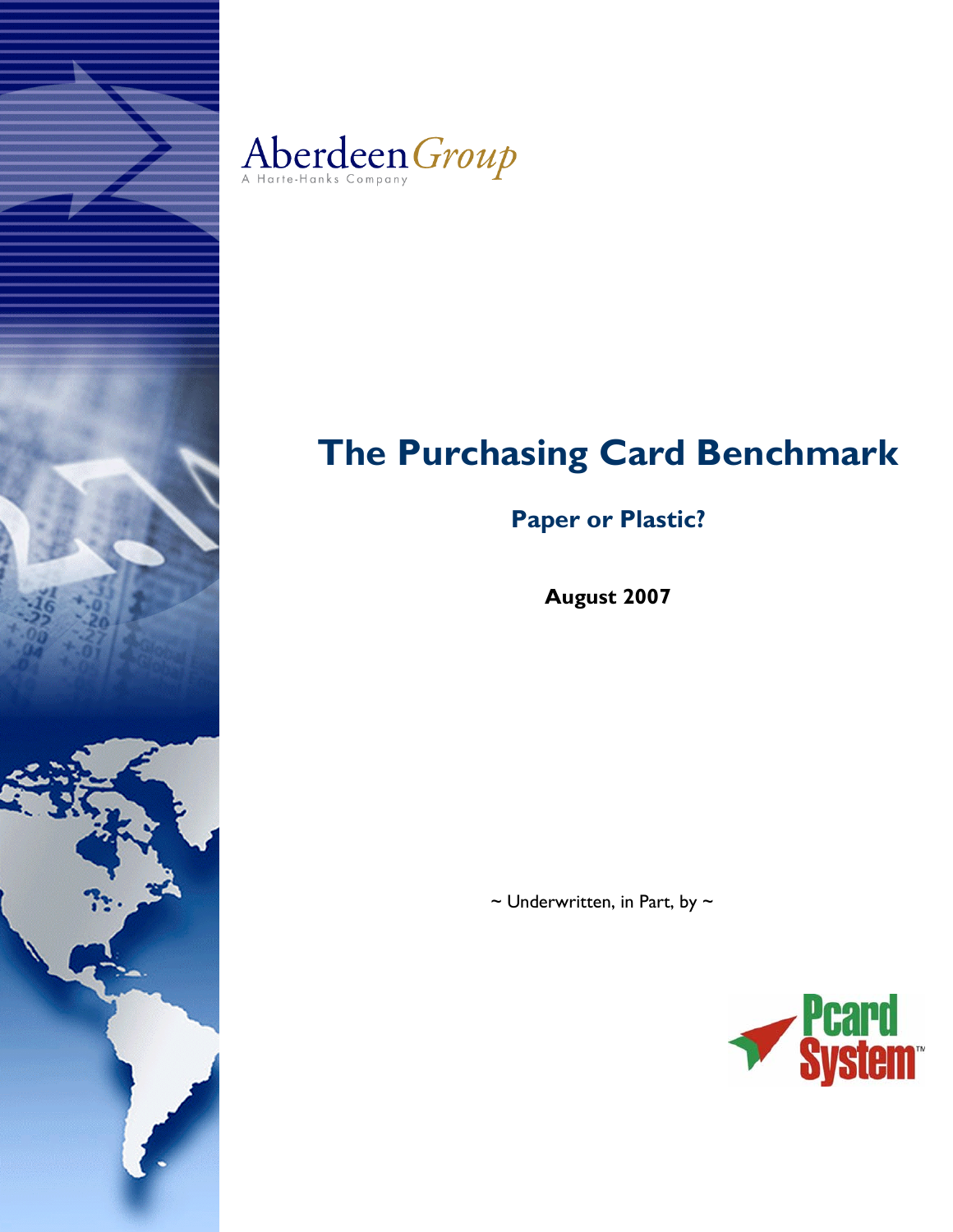

# **Executive Summary**

Purchasing Cards, commonly called "P-cards," were designed to streamline both ends of the procure-to-pay process while introducing greater levels of control and visibility to the management of low-dollar, high-volume categories. More than a decade later, enterprises, on average, place **8%** of their indirect spend on P-cards, while Best in Class programs significantly outpace their peers and place, on average **22%** of their indirect spend on P-cards.

# **Best in Class Performance**

Aberdeen evaluated 297 enterprises between March and July 2007 and distinguished Best in Class enterprises by two key measures: (1) percentage of indirect spend placed on P-cards and (2) percentage of suppliers who accept P-cards. Best in Class enterprises in this study are notable for their superior performance and their following advantages:

- Attribute a **64% greater savings** benefit from their P-card program
- Use P-cards to settle **2.8 times** higher percentage of transactions
- **22% greater category coverage**

# **Competitive Maturity Assessment**

Survey results show that the firms enjoying Best in Class performance shared several common characteristics including

• Superior invoice visibility (i.e. Level 3 data) (**68%**); formal program expansion initiatives (**51%**); higher levels of automation to improve P-card management and administration (**84%** more likely use of a fully automated solution and **93%** more likely to integrate their cards with their eProcurement system); and higher average program limits (**above \$7,000**)

# **Required Actions**

To achieve Best in Class performance, enterprises must:

- Seek to energize their programs with clearly defined policies, newly empowered administrators, and an aggressive plan to grow the program by targeting new categories and/or suppliers
- Improve P-card data and workflow integration with e-procurement and other systems of record to align the card program with procurement and finance

# **Figure 1: Transaction Processing Costs**



*ìPaying via P-card versus on invoice saves us approximately \$18 for every transaction that is processed.î* 

> - **Purchasing Card Manager, Fortune 100 company**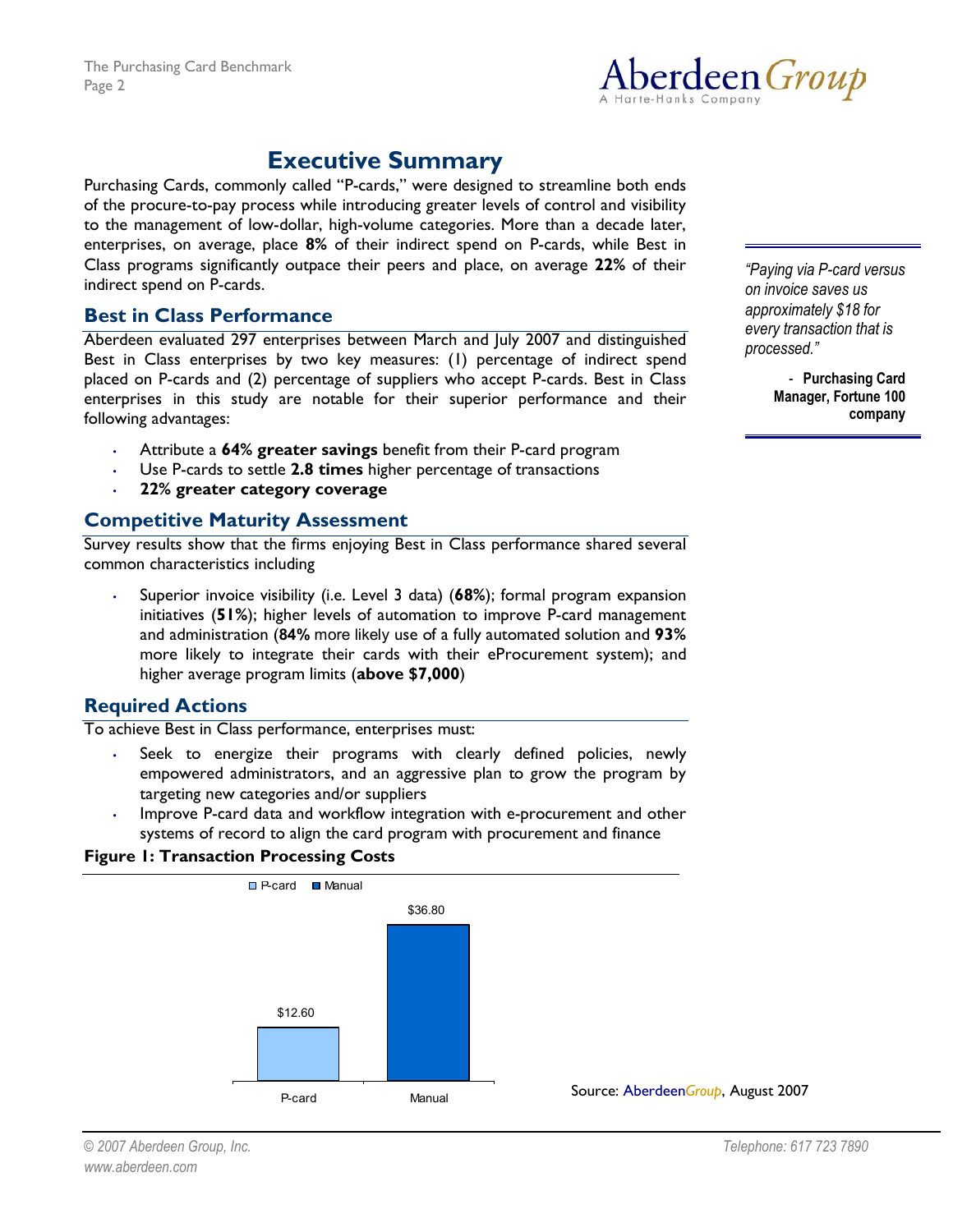

# **Table of Contents**

| Reasons for Implementing P-card Programs and Current Challenges4 |  |
|------------------------------------------------------------------|--|
|                                                                  |  |
|                                                                  |  |
|                                                                  |  |
|                                                                  |  |
|                                                                  |  |
|                                                                  |  |
|                                                                  |  |
|                                                                  |  |
|                                                                  |  |
|                                                                  |  |
|                                                                  |  |
|                                                                  |  |
|                                                                  |  |

# **Figures**

# **Tables**

| Table 1: Companies With Top Performance Earn Best in Class Status:  6 |  |
|-----------------------------------------------------------------------|--|
|                                                                       |  |
|                                                                       |  |
|                                                                       |  |
|                                                                       |  |
|                                                                       |  |
|                                                                       |  |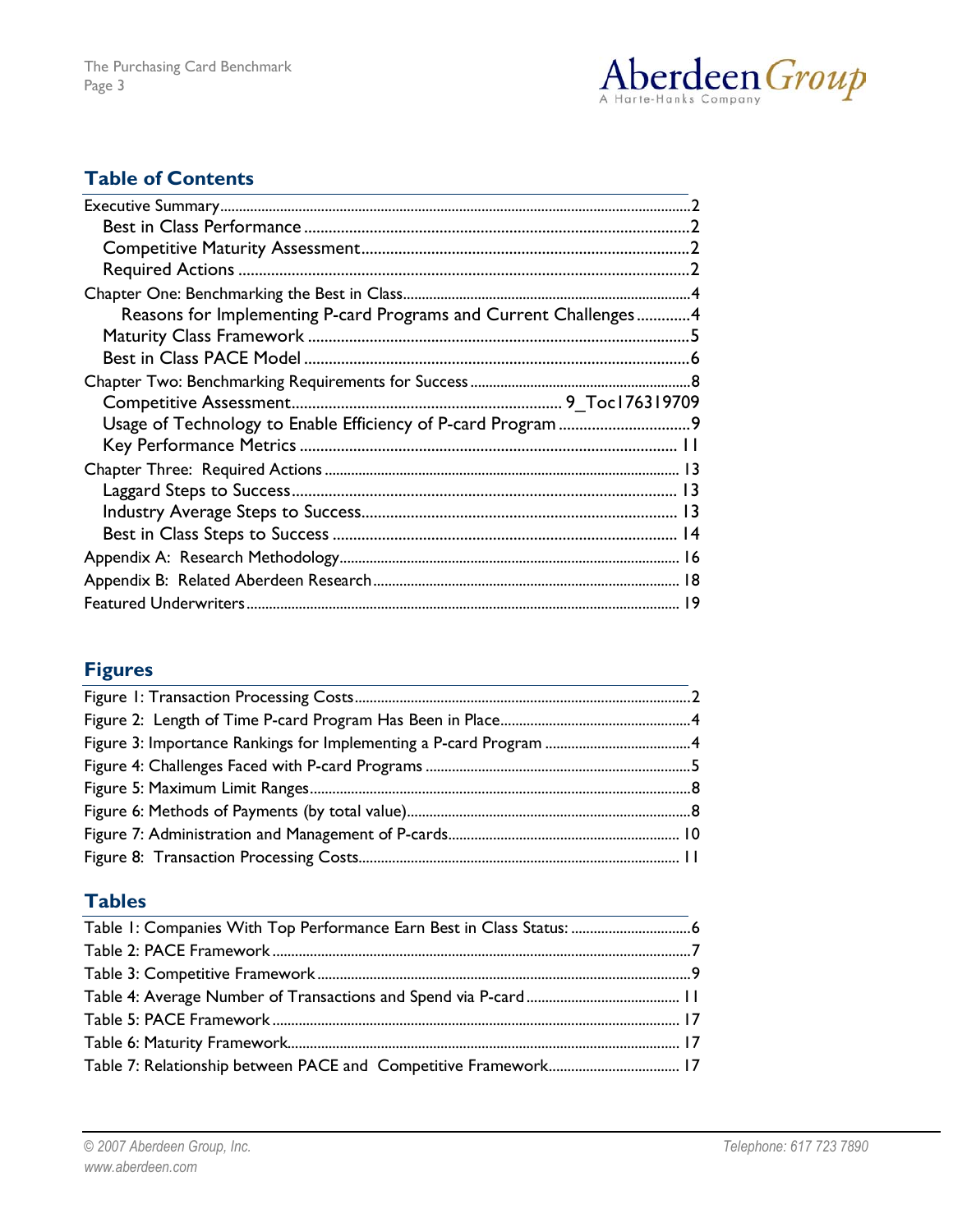

# **Chapter One: Benchmarking the Best in Class**

n an era where alternative payment methods can help enterprises cut through the cloudy haze of low visibility and increase process efficiency, purchasing cards (Pcards) have emerged as an effective method to revamp the processing of transactions and realize the silver lining of significant cost savings. Aberdeen research has found that enterprises are at varying levels of maturity with their P-card programs. Only 4% of the 297 respondents reported not currently having a program in place.  $\overline{\phantom{a}}$ 

As shown in Figure 2, the majority of enterprises (70%) have had a P-card program in

place for more than three years, ample time to not only solidify their grip on process bearings but also realize the many benefits that come from using this type of alternative payment methods. Interestingly, 61% of the Best in Class enterprises have had P-card programs for more than 6 years, compared to 44% of others.

# *Reasons for Implementing P-card Programs and Challenges Currently Faced*

Survey respondents revealed a range of reasons for initially implementing their P-card





### Fast Facts

- √ Key actions Best In Class enterprises reported:
	- Increase amount of spend through P-card (**51%**)
	- Improve data and process integration (**43%**)
	- Encourage greater usage of ghost P-card accounts with preferred suppliers, key buyers/spend categories (**41%**)

programs. Figure 3 shows the importance of various factors in driving the decision to implement a P-card program.



# **Figure 3: Importance Rankings for Implementing a P-card Program**

Source: Aberdeen*Group*, August 2007

The enterprises represented in our survey indicated that **process and transaction cost savings** (4.23 score) were the main driver for implementing a P-card program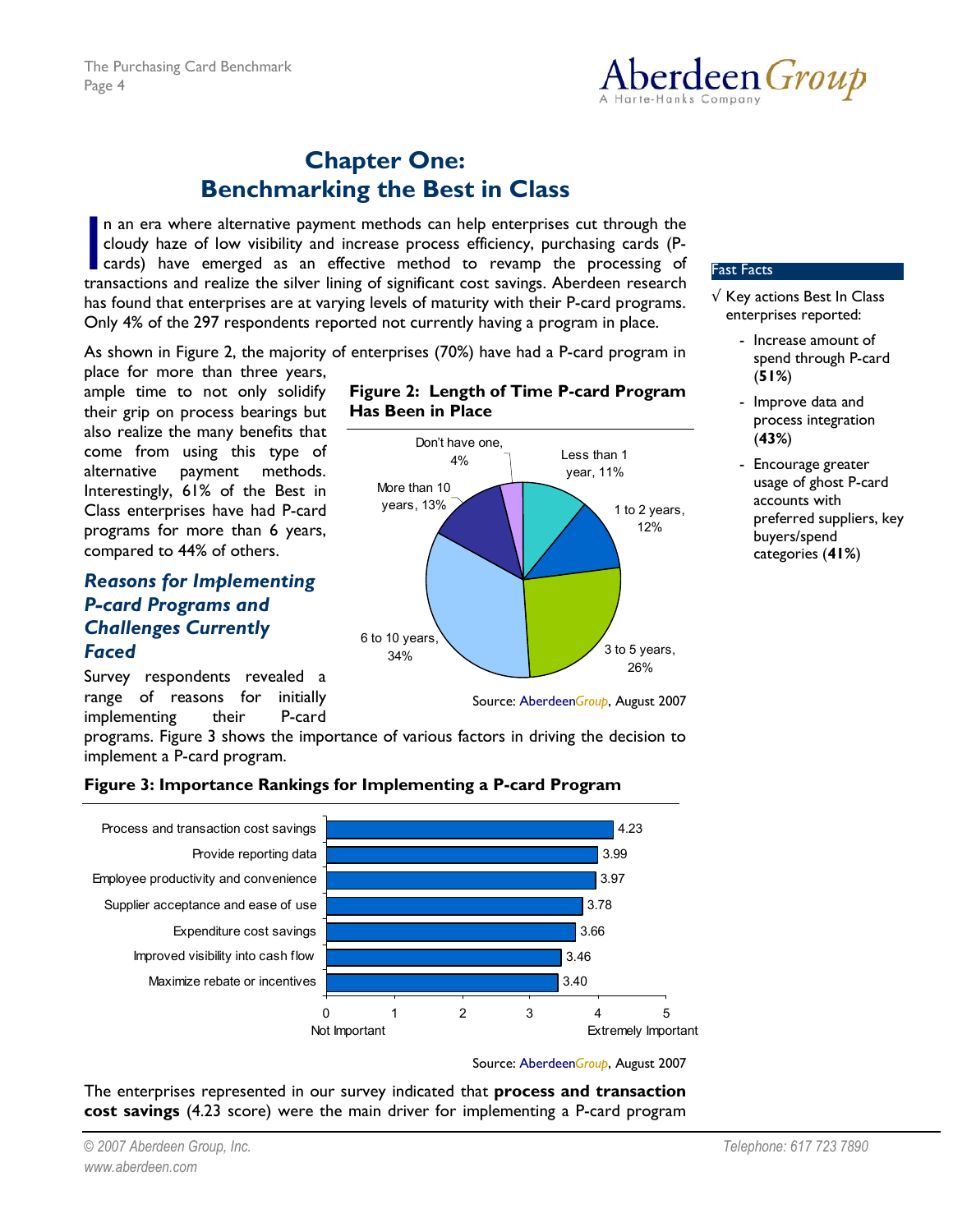

within their organization. By using manual and paper-based methods of payment, enterprises are stuck in a process that is overburdened with labor-intensive activity and high transaction costs. Chapter 2 details how P-card programs offer the relief of lowering these costs.

The second major driver is having access to **data for reporting** purposes around purchasing (3.99 score). Visibility into spend is all-too-often crucial to an enterprise looking to reap cost savings and gain intelligence at a higher level. Data collected from the use of P-cards can vary from Level 1 (i.e., date of the transaction, the supplier name, and the amount of the purchase) to Level 3, which is the richest data set (i.e., product code, sales tax, freight/duty amount, and product service/description).

## **Figure 4: Challenges Faced with P-card Programs**



*ìOur major challenge is around receiving Level 2 and Level 3 data; very few*  suppliers offer it."

> **- Large manufacturing company**

Source: Aberdeen*Group*, August 2007

It is fairly clear from the chart above that even though enterprises are largely mature in their usage of P-card programs, 48% of them still face challenges with **card administration, management of exceptions and approval processes**. Traditionally, enterprises have not used automated solutions to help manage processes and administration aspects for P-card programs (similar concept to expense management solutions that help to manage corporate cards).

Thirty eight percent of respondents face challenges in receiving **Level 2 or Level 3 data** from suppliers to support their sourcing strategies. The data that P-card can collect is valuable in helping understand where there may be opportunities for extracting savings.

# **Maturity Class Framework**

Top-performing (Best in Class) enterprises have generated significant cost savings and increased visibility into their spend as a direct result of utilizing a P-card payment program. Aberdeen used two metrics to determine Best in Class: the **percentage of spend processed through P-cards** and the **percentage of suppliers paid via Pcard**. Table 1 summarizes the findings and defines Best in Class performance for our *Purchasing Cards* benchmark study.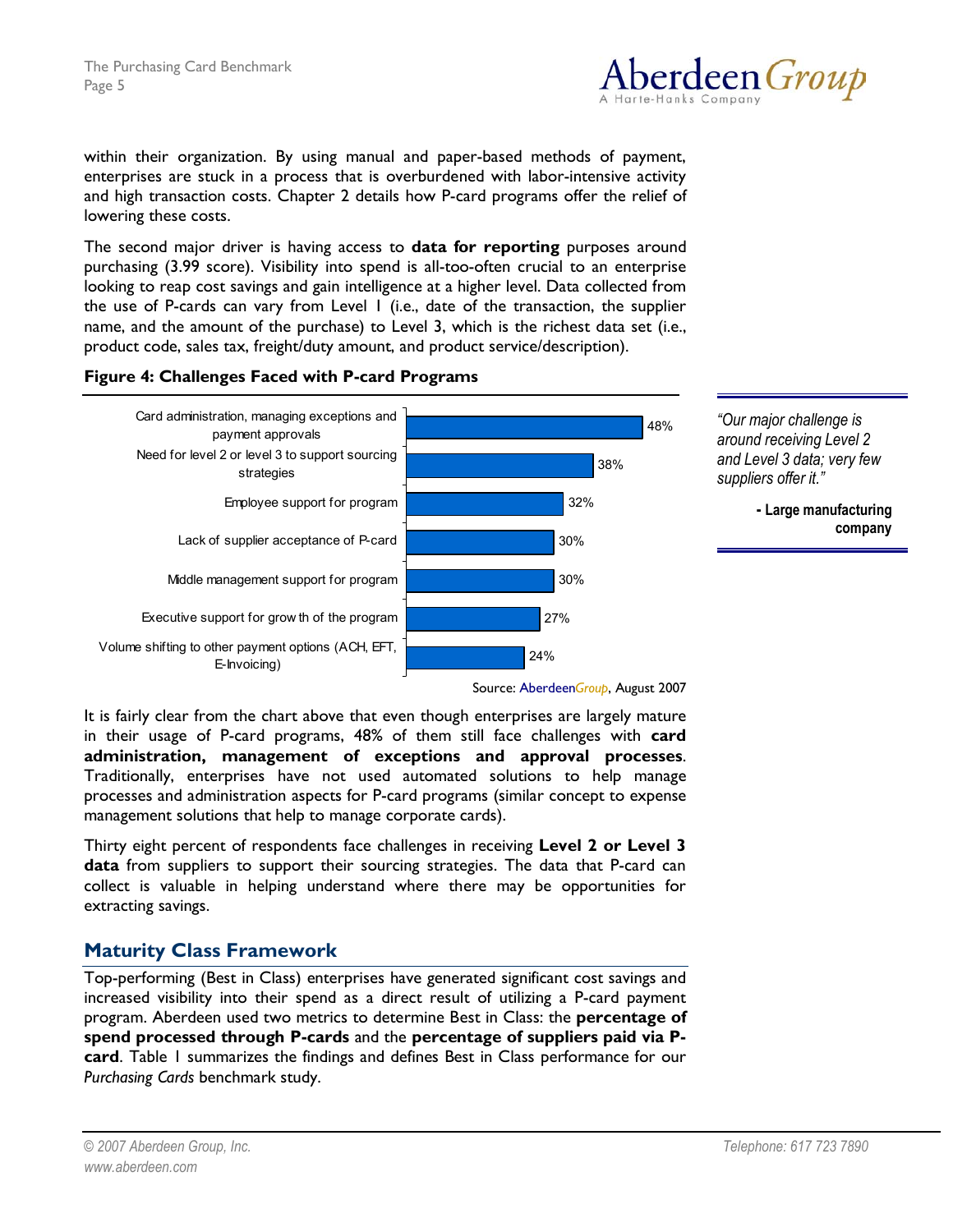

| <b>Definition of Maturity Class</b>        | <b>Mean Class Performance</b>       |
|--------------------------------------------|-------------------------------------|
| <b>Best in Class: Top 20% of aggregate</b> | • 22% of total spend through P-card |
| performance scorers                        | • 29% of suppliers paid via P-card  |
| <b>Industry Average: Middle 50% of</b>     | • II% of total spend through P-card |
| aggregate performance scorers              | • 19% of suppliers paid via P-card  |
| <b>Laggard: Bottom 30%</b> of aggregate    | • 6% of total spend through P-card  |
| performance scorers                        | • II% of suppliers paid via P-card  |

#### **Table 1: Companies With Top Performance Earn Best in Class Status:**

Source: Aberdeen*Group*, August 2007

In Chapter Two, our research will show both the immediate and long-term results of the Best in Class methods associated with purchasing card programs, including lower transaction-processing costs and increased visibility into enterprise spend.

#### **Case Study – University of California at San Diego**

UC San Diego has had a purchasing card program for about 12 years and has experienced significant growth over the last couple of years (25% per year). The spend for last year was approximately \$24 million, with 1300 card users some of which have more than one card. It is anticipated that this year's spend will be \$33 million. **Susan Maciel, the P-card Program Manager** said she spends 75% of her time managing the program with a full time auditor and a card administrator.

 In order to promote usage of P-cards, UCSD raised the single transaction limit from \$2,500 to \$4,999, with a monthly spend of \$10,000. This includes some items that previously needed preapprovals. Additionally, according to Susan, "In order to promote usage we use a quarterly newsletter to update cardholders about program changes as well as an information portal which allow us to display card usage tips and best practices, etc."

 "Last year, the program had 77,000 transactions, this is likely to grow by at least 30%. In addition spend will increase another \$2 million due to the implementation of an e-Procurement system at the end of this year", said Susan. "P-card spend with certain vendors will grow tremendously via the e-Procurement system."

# **Best in Class PACE Model**

Using an effective P-card program to garner cost savings and produce higher visibility into spend requires a combination of strategic actions, organizational capabilities and enabling technology that can be summarized as follows: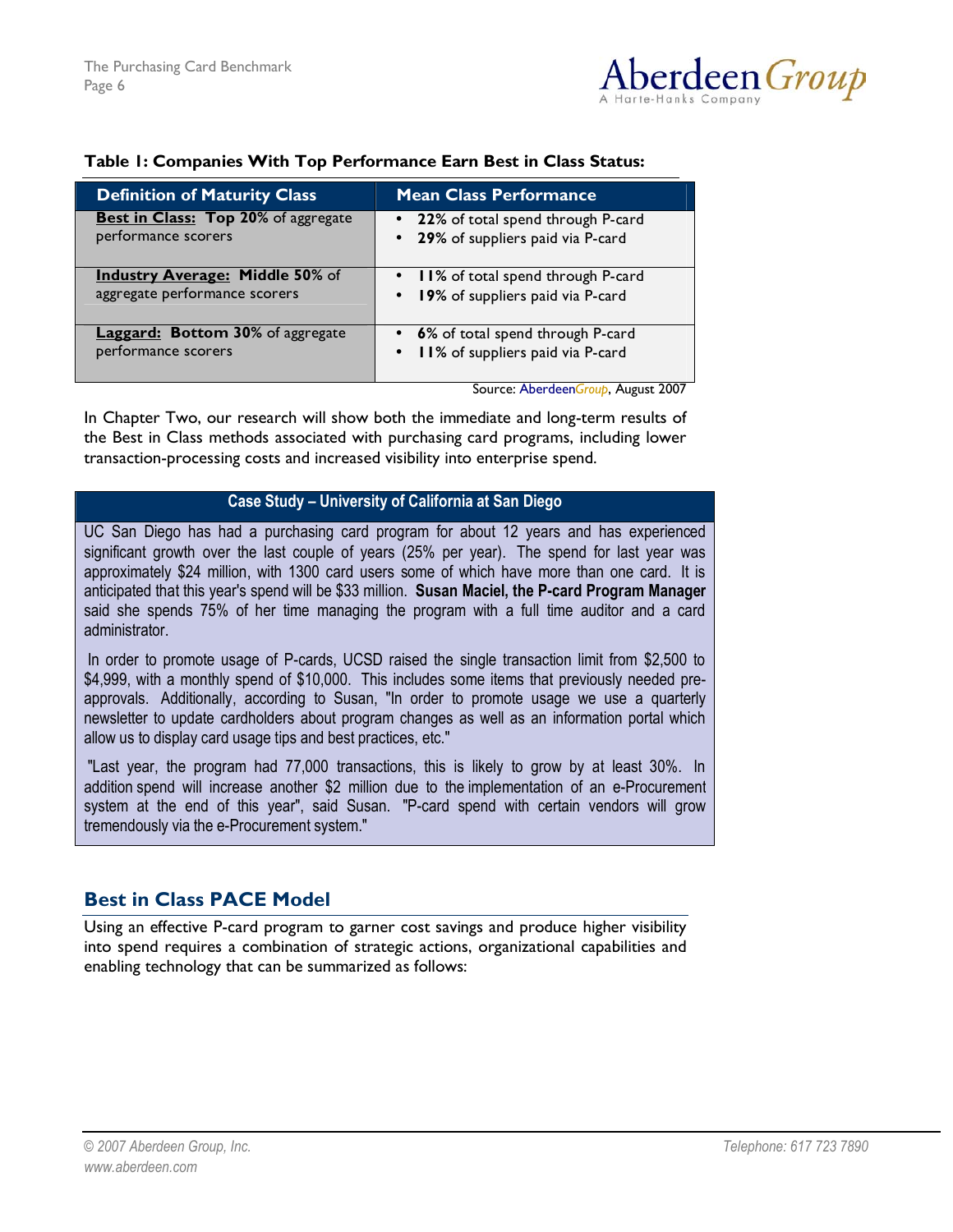

# **Table 2: PACE Framework**

| <b>Pressures</b>                                                       | <b>Actions</b>                                                                                                                                                                                                                                                                                                                                                                        | <b>Capabilities</b>                                                                                                                                                                                     | <b>Enablers</b>                                                                                                                                                                                      |
|------------------------------------------------------------------------|---------------------------------------------------------------------------------------------------------------------------------------------------------------------------------------------------------------------------------------------------------------------------------------------------------------------------------------------------------------------------------------|---------------------------------------------------------------------------------------------------------------------------------------------------------------------------------------------------------|------------------------------------------------------------------------------------------------------------------------------------------------------------------------------------------------------|
| $\bullet$ Pressure to<br>reduce processing<br>and transaction<br>costs | Increase amount<br>of spend through<br>P-card<br>• Improve P-card<br>data integration<br>with GL or ERP<br>system<br>• Greater use of<br>ghost P-card<br>accounts with<br>preferred<br>suppliers, key<br>buyers/spend<br>categories<br>Eliminate the<br>paper in<br>submission,<br>approval and audit<br>processing<br>• Improve P-card<br>data integration<br>with e-<br>procurement | • Ability to create<br>customized reports<br>• Access to current<br>and archived<br>statements<br>• Line item detail<br>from transactions<br>• Integration with<br>G/L and other<br>transaction systems | • Automated<br>payment methods<br>• Central system to<br>manage and<br>approve<br>transactions<br>• Access to Level 3<br>data<br>$\bullet$ Reporting and<br>analysis tools<br>• Approval<br>workflow |

Source: Aberdeen*Group*, August 2007

## **Aberdeen Insights - Category Strategy**

Aberdeen research identifies the top categories purchased on P-cards today include:

- **Office supplies and equipment**
- **MRO supplies**
- **Computer equipment and peripherals**
- **Printing services**
- **Education supplies**

Best in Class enterprises are rethinking the traditional paradigm a majority have invested in expanding their programs, they report broader coverage in terms of the categories of spend that are part of their P-card programs. Categories which include:

- **IT Software**
- **IT- Hardware**
- **Package/parcel shipping**
- **Raw materials**

A smaller percentage of the Best in Class are capturing services categories like: employee benefits, temporary labor and consulting services, as well as IT services and their successes in these areas make a strong case for others.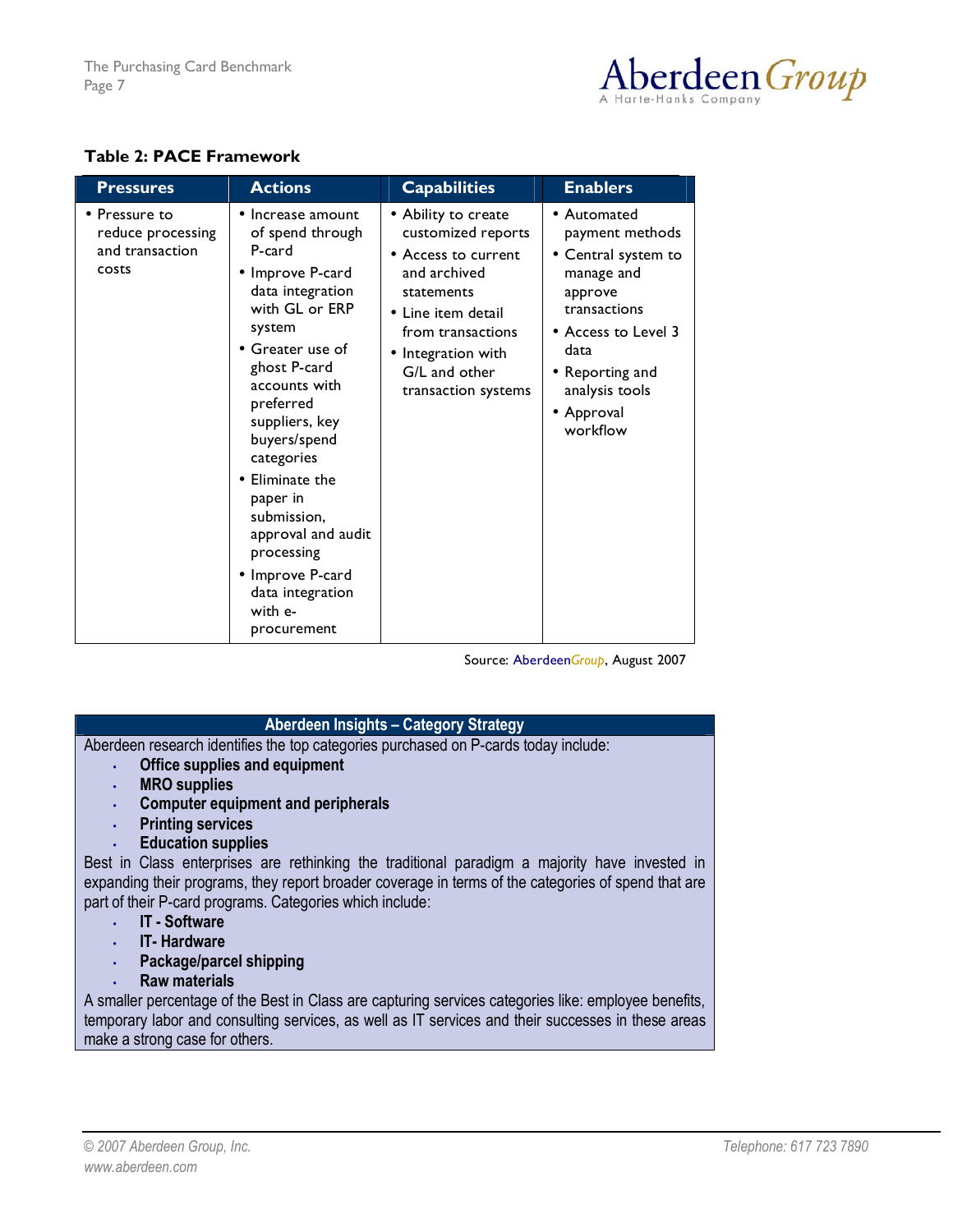

# **Chapter Two: Benchmarking Requirements for Success**

urchasing cards as a whole still do not represent the major portion of payment methods. Traditionally, P-cards have been used for good/services under \$1,000, however, as shown below in Figure 5, this maximum limit is moving towards a higher range so as to include larger ticket items. A higher percentage (35%) of Best in Class companies have a maximum limit on their Pcard of over \$10,000 (approximately half of these enterprises reported a maximum limit of \$40,000 to \$50,000). **Example 19 and Solution** and so as to include larger ticket items. A higher solution of the major portion of payment methods. Traditionally, P-cards have been used for good/services under \$1,000, however, as shown below

## **Figure 5: Maximum Limit Ranges**



- $\sqrt{\phantom{a}}$  Card-able spend for the Best in Class is **22%**
- $\sqrt{ }$  Best in Class have higher average program limits (**31%**)
- √ Best in Class use P-cards for **28%** of their payments

Source: Aberdeen*Group*, August 2007

How do enterprises make their payments? According to our research, a large portion of payments are still made by check, which is also the most expensive method. However, other methods utilized include Electronic Fund Transfers (EFT) and Automated Clearing House (ACH). Our research shows that Best in Class enterprises use P-cards for almost 30% of all payments, compared to 10% of all other enterprises.

**Figure 6: Methods of Payments (by total value)** 



Source: Aberdeen*Group*, August 2007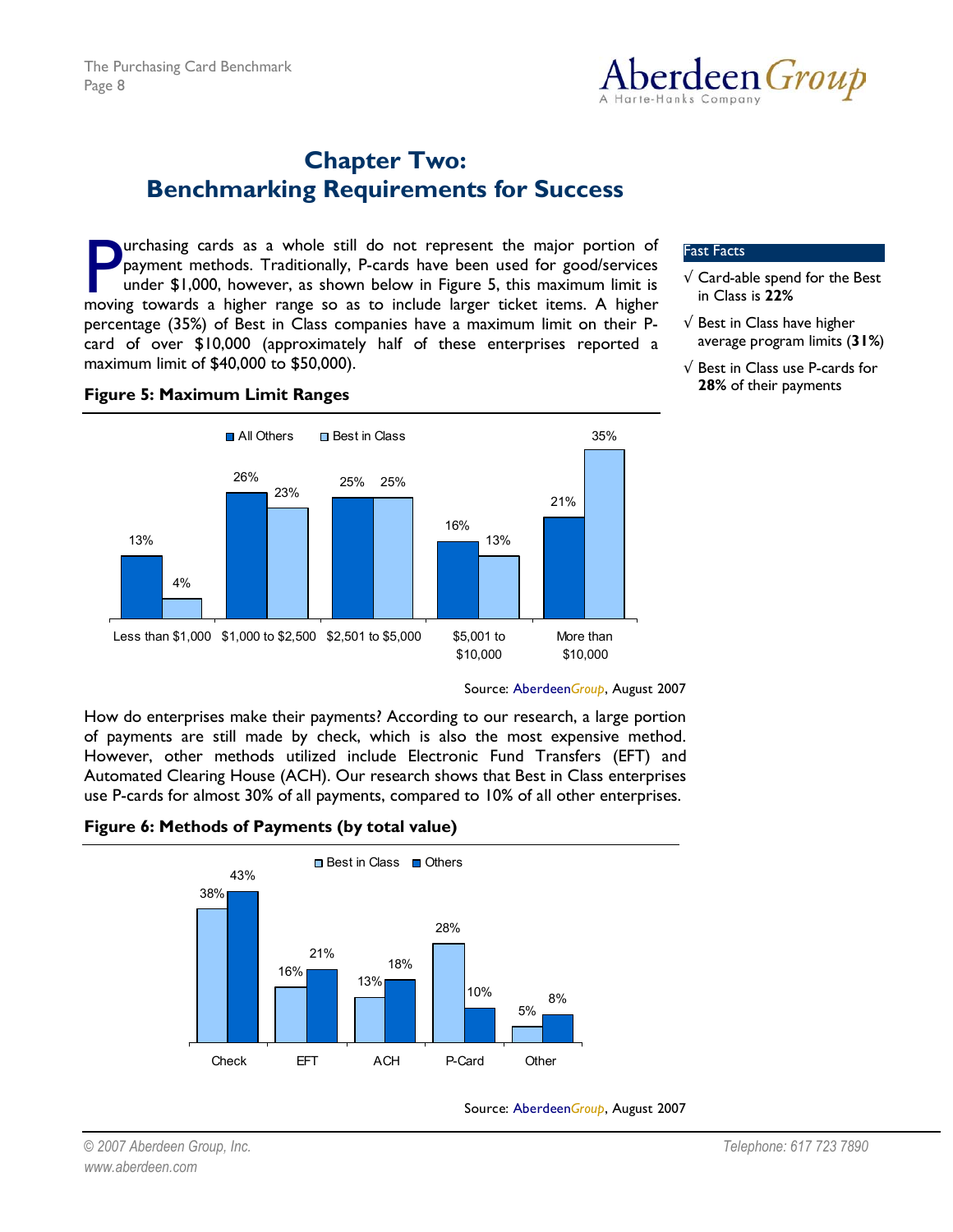

# **Competitive Assessment**

The aggregated performance of surveyed companies determined whether they ranked as Best-in-Class, Industry Average or Laggard. In addition to having common performance levels, each class also shared characteristics in five key categories: (1) process (methods of payment used, approvals, etc); (2) organization (responsibility and oversight of program (3) knowledge (access to spend data and level of detail); (4) technology (selection or appropriate tools and intelligent deployment of those tools); and (5) performance management (ability of the organization to measure the benefits of a program and use the results to improve key processes further).

*ìBy enabling ghost cards to be used on our new eprocurement system, we foresee the program growing by at least 10%.î* 

#### **- Procurement Director, Educational Institution**

## **Table 3: Competitive Framework**

|                                      | Laggards                                                       | Average | <b>Best in Class</b> |  |
|--------------------------------------|----------------------------------------------------------------|---------|----------------------|--|
| <b>Process</b>                       | Percentage of payments made via P-card                         |         |                      |  |
|                                      | 8%                                                             | 14%     | 28%                  |  |
| <b>Organizational</b>                | Dedicated program administrator                                |         |                      |  |
| <b>Structure</b>                     | 10%                                                            | 22%     | 41%                  |  |
| Knowledge and<br><b>Data</b>         | Receive Level 3 data                                           |         |                      |  |
|                                      | 41%                                                            | 54%     | 68%                  |  |
|                                      | Importance of easy access to current and archived statements   |         |                      |  |
|                                      | 53%                                                            | 63%     | 76%                  |  |
|                                      | Fully automated process for managing P-card transactions       |         |                      |  |
|                                      | 8%                                                             | 17%     | 23%                  |  |
|                                      | Percent of spend through P-card                                |         |                      |  |
| <b>Performance</b><br><b>Metrics</b> | 6%                                                             | 11%     | 22%                  |  |
|                                      | Percent of payments made via P-card on an e-procurement system |         |                      |  |
|                                      | 9%                                                             | 18%     | 26%                  |  |

Source: Aberdeen*Group*, August 2007

"Ghost cards" are P-cards typically designated for use by a single department or with a single supplier, and usually have large spending limits and allow purchasing card program managers to track and reconcile activity on the account without putting plastic in the hands of every buyer in the organization.

# **Usage of Technology to Enable Efficiency of P-card Program**

As noted previously, one of the major challenges faced by enterprises is the overall administration and management of the P-card program. In our effort to better understand the ways in which enterprises are accomplishing this currently, we uncovered a high percentage of manual and/or semi-automated processes. Figure 7 below shows the methods currently used by enterprises, as well as their plans over the next 12 months. Approximately a quarter of the respondents currently use manual processes for the administration of P-card transactions and another 30% use somewhat automated solutions provided by their bank or issuer. However, over the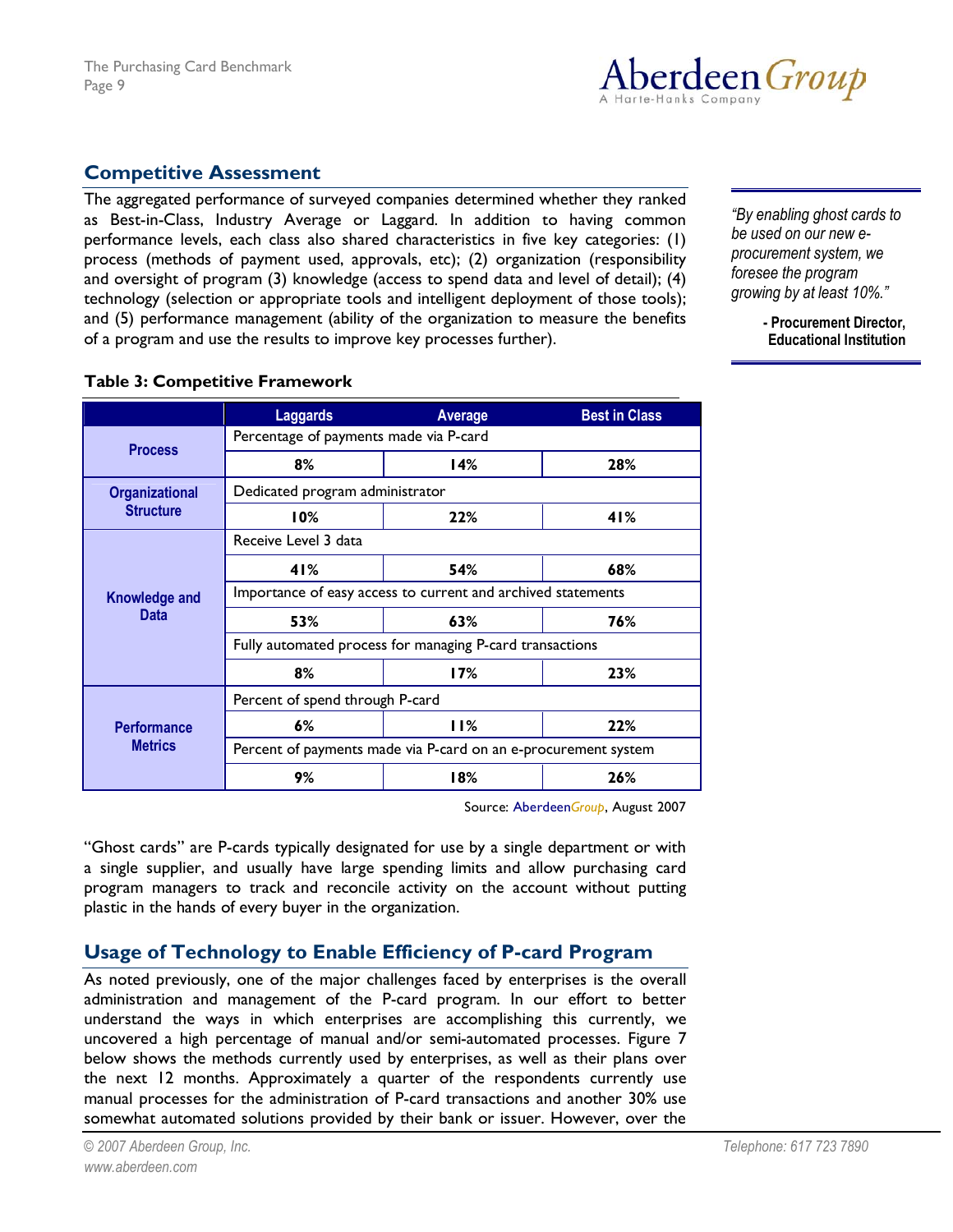

next year, 47% reported plans to use fully automated solutions (28% looking to their banks/issuer and 19% looking to a third-party solution).





Source: Aberdeen*Group*, August 2007

# **Case Study – Large Construction and Engineering Enterprise**

According to the P-card Administrator of a \$3 billion dollar+ enterprise, its P-card program averages 70,000 transactions per year, totaling approximately \$17 million. Transaction limits are generally set at \$2,500, however, the monthly maximum is \$15,000.

ìWhen I first joined the company, we had over 100 billing accounts, making management and administration extremely difficult, this has since dropped to 17," said the P-Card Administrator, adding, "One of my major challenges today is that I am faced with using three different systems (provided by our bank/issuer) - one to view statements, another for online administration and a third for reconciliation; the worst part is that they are not connected." To perform the necessary level of analysis, the P-Card Administrator must download custom reports from the three systems into an Access database that she created and perform her analysis outside of the actual card system.

Her teamís analysis of different internal transaction processing costs found the following:

- P-cards processing versus purchase order: P-cards save **157 min** and **\$140** per transaction. They looked at PO process in detail including, requisition, creating the PO, approval time, mailroom time, reconciliation, etc.
- P-cards processing versus direct invoicing: P-cards save **\$18** per transaction

"I'm always looking for ways to increase program size. Often I run reports on invoices and POs to look for opportunities where a P-card can add value; if I find something I contact those budget holders and attempt to move them onto the P-card program," the P-card Administrator.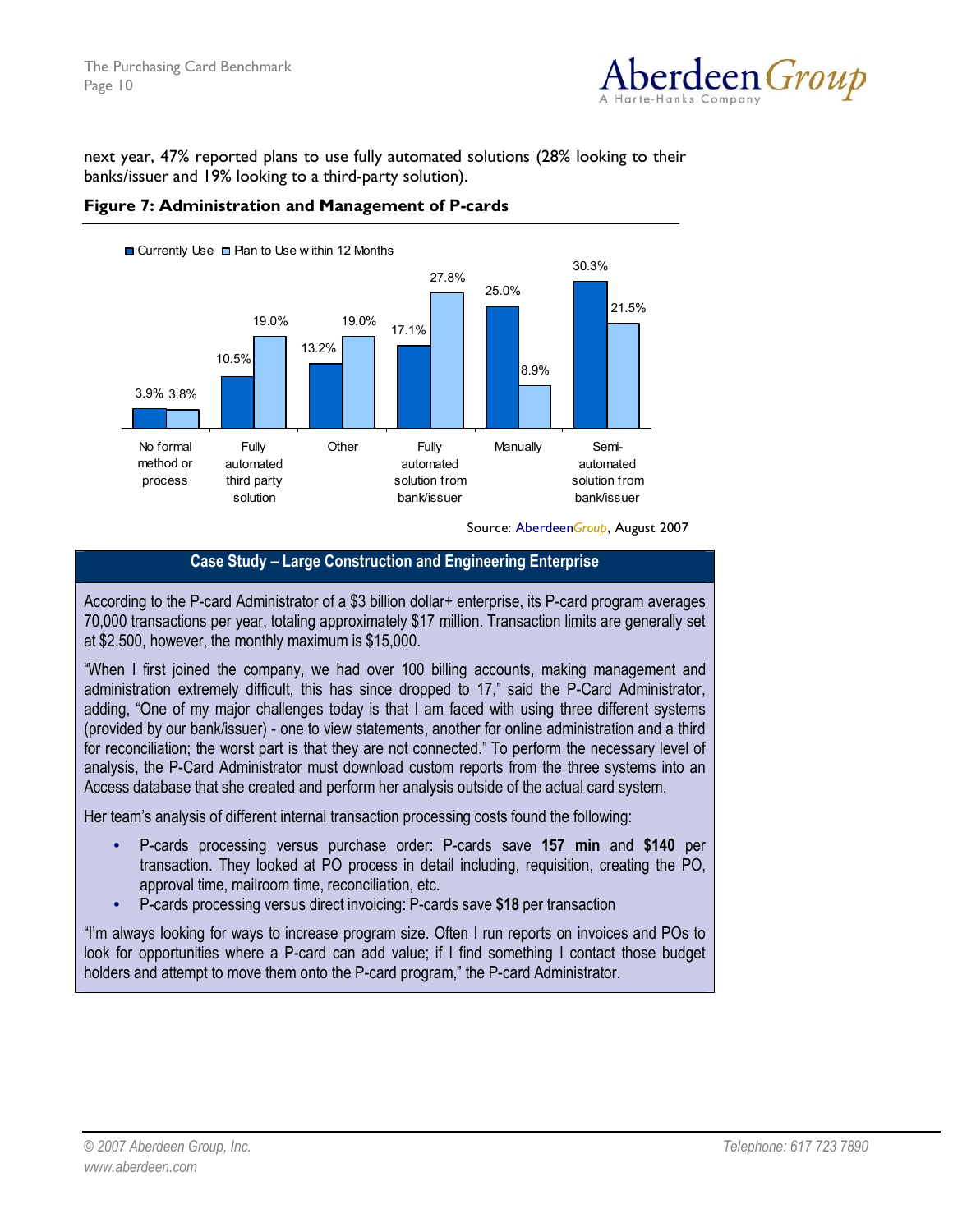

# **Key Performance Metrics**

As shown previously, our analysis has included Best in Class, Industry Average and Laggard data, however, an important variable when considering P-cards is the *size* of the company. In Table 4, we can see how the average number of transactions and annual spend via P-card differs by company size, however, the dollar value has significantly increased compared to one year ago.

#### **Table 4: Average Number of Transactions and Spend via P-card**

|                                               | Mid-Market  | Large       |
|-----------------------------------------------|-------------|-------------|
| Average number of transactions per month      | 26,098      | 85,214      |
| Average annual spend via P-card - On year ago | \$4,182,000 | \$8,270,492 |
| Average annual spend via P-card - Current     | \$5,262,907 | \$9,767,905 |

There is no doubt that a bulk of the savings from utilizing P-cards come from reduced transaction costs. This is largely due to reduced time for expense reporting and invoice-processing, as well as less time spent on reconciling transactions and expense accounting/reporting.

 The next level of savings comes from increased visibility into company spend. When moving to more automated transaction-reporting and processing, an enterprise can significantly reduce "maverick" spend, eliminate unauthorized purchases by employees, and monitor transactions almost in real time.

 The enriched data available from these card transactions enables companies of all Source: Aberdeen*Group*, August 2007

#### **Figure 8: Transaction Processing Costs**



Source: Aberdeen*Group*, August 2007

sizes to better monitor and identify spending patterns. At the same time, payment card programs make it easier to enforce employee compliance with enterprise policies.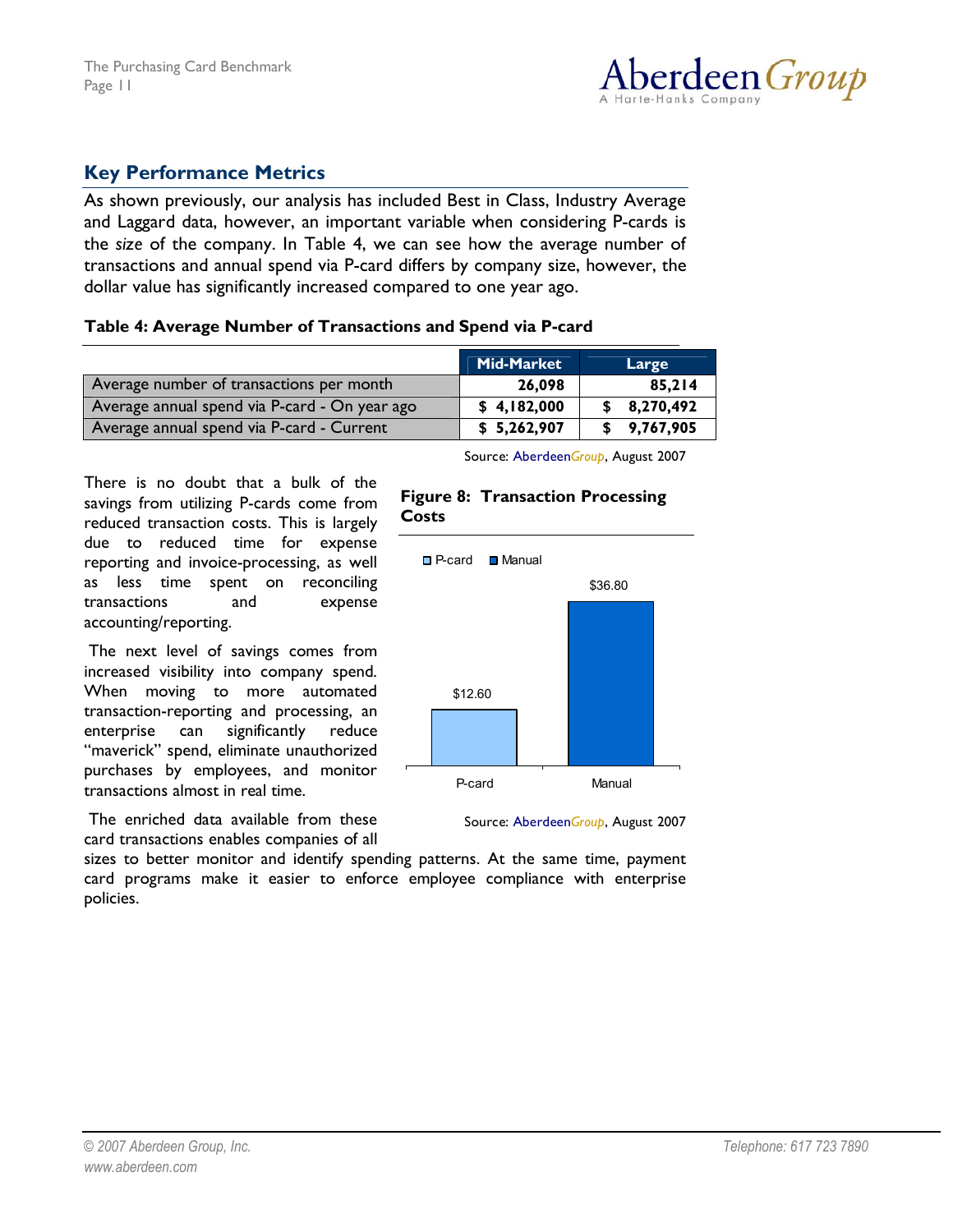

## **Aberdeen Insights - From Maverick Spend Marvel to P2P Player**

Purchasing cards were originally established as an alternative to petty-cash and other small, generally manual, purchases. This legacy now presents a primary hurdle to the expansion of P-card programs today, and will require a new mindset for P-card program managers if they are to identify greater percentages of "card-able" spend.

#### **Procure-to-Pay (P2P)**

With the rise and broad adoption of e-procurement technology, the procure-to-pay (P2P) process within most enterprises has become both more robust and more fluid. Usage of P-cards arose to start capturing data for those "maverick" transactions that normally fell outside of the standard P2P process. Today, procurement organizations the world over focus intently on the reduction of ìmaverickî spend - this, in many cases, is a drive to eliminate the kinds of transactions that P-cards were developed to manage.

#### **Best in Class Strategy: Integration**

Best in Class enterprises take a different view and utilize P-cards across a far greater number of categories and attribute a large part of their successes to their ability to utilize standard requisition to order processes for their card purchases and their ability to socialize P-card invoice data with their back-end system(s) of record. Additionally, the rise of Level 3 data capture in P-card statements, enables procurement department to identify more and better opportunities to aggregate P-card spend and negotiate superior savings because of improved leverage<sup>1</sup> in card-able categories

 $\overline{a}$ 

<sup>1</sup> Corporate Payment Cards: More Value, Higher Savings (August, 2006)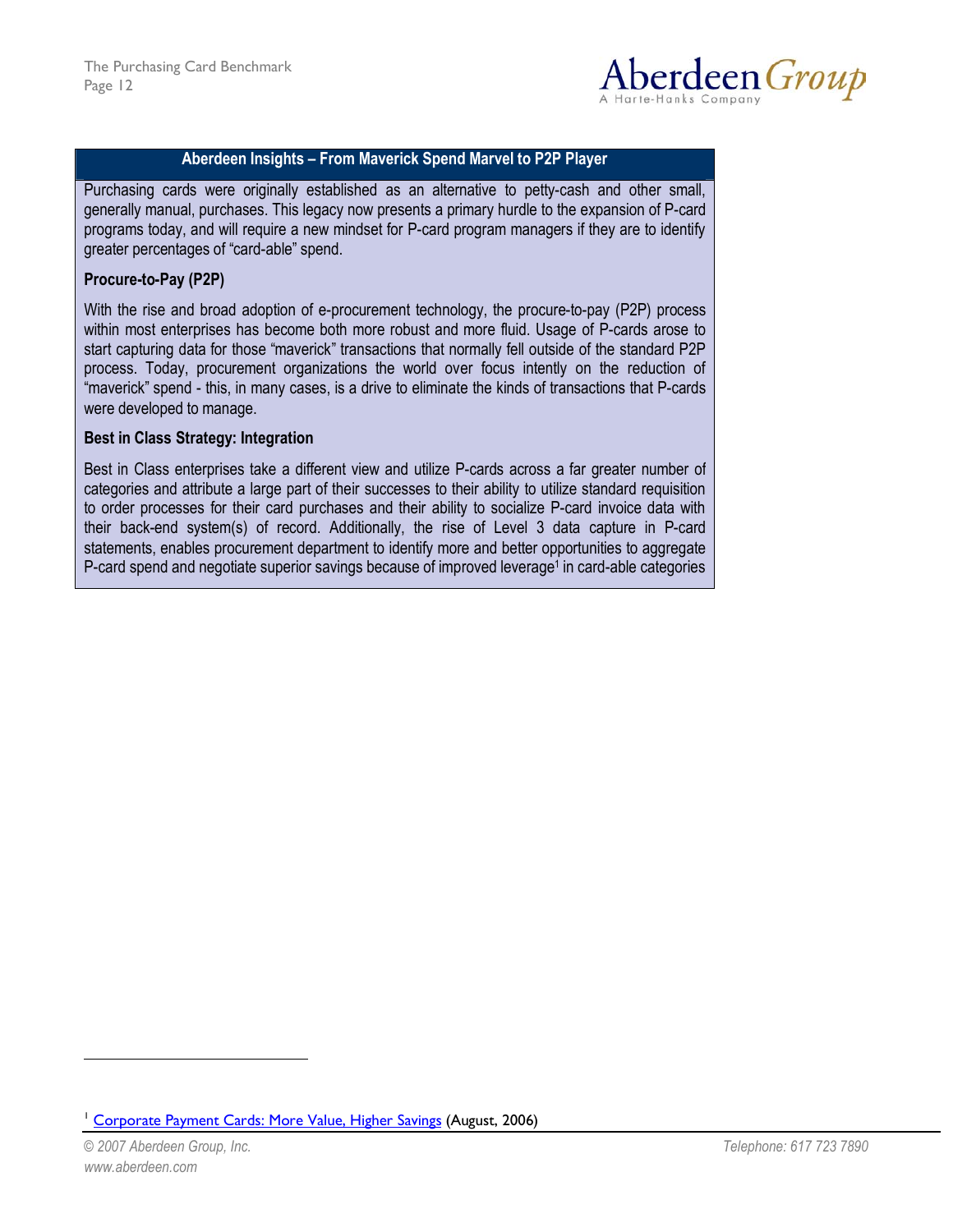

# **Chapter Three: Required Actions**

Whether a company is trying to move its Purchasing Card program performance from "Laggard" to "Industry Average," or "Industry Average" to "Best in Class," the following actions will help spur the necessary performance improvements:

# **Laggard Steps to Success**

• **Designate a purchasing card program administrator and empower the position.** 

Push control of your program down the organization and identify a manager who can both administer the program as it exists today and energize its expansion. In a role that should be part sales (to build internal support for adoption and sell suppliers on the benefits) and part compliance (managing limits and policies and adherence to them), an effective card administrator is one that is empowered to make policy decisions. **41%** of Best in Class programs have a P-card program administrator.

• **Energize the program with the development of a new P-card policy and limit ways to bypass using the cards.** 

The average card program has been in place for more than three years and faces program fatigue. To combat this problem, develop a new policy that provides more flexibility from an administrative management and oversight standpoint (i.e the management of limits) but is more stringent in its usage policies. **68%** of Best in Class programs offer greater administrative flexibility. Mandate card usage for defined categories and require a signed/emailed VPlevel approval for all off-card purchases made in these categories.

• **Educate your internal stakeholders and suppliers via a formal expansion program** 

**51%** of the Best in Class programs have dedicated expansion programs that focus on expanding their programs beyond non-purchase order or ad hoc transactions via supplier outreach and internal education. Leverage your Pcard solution provider to provide assistance in the development of a series best practices around the unique offerings of your program and develop an aggressive supplier outreach program that focuses on the primary value proposition.

# **Industry Average Steps to Success**

• **Seek greater invoice detail.** 

Level 3 data is widely available in the marketplace and becoming a standard feature in most P-card programs. In fact, **68%** of Best in Class programs receive Level 3 data. Acknowledge that there is an effort required on the part of your suppliers to provide this information and collaborate with them on the most efficient ways to do so. Set aggressive growth targets to capture Level 2 and Level 3 data across a broader percent of spend over the next 6 to

The Best in Class have a higher percentage of cardable spend (**22%**) and superior savings rates (**64% higher** than their peers). They also....

- Understand the value of detailed (Level 3) invoice data (**68%**)
- Offer greater program administrative flexibility (**68%**)
- Take a deliberate approach to program expansion (**51%**)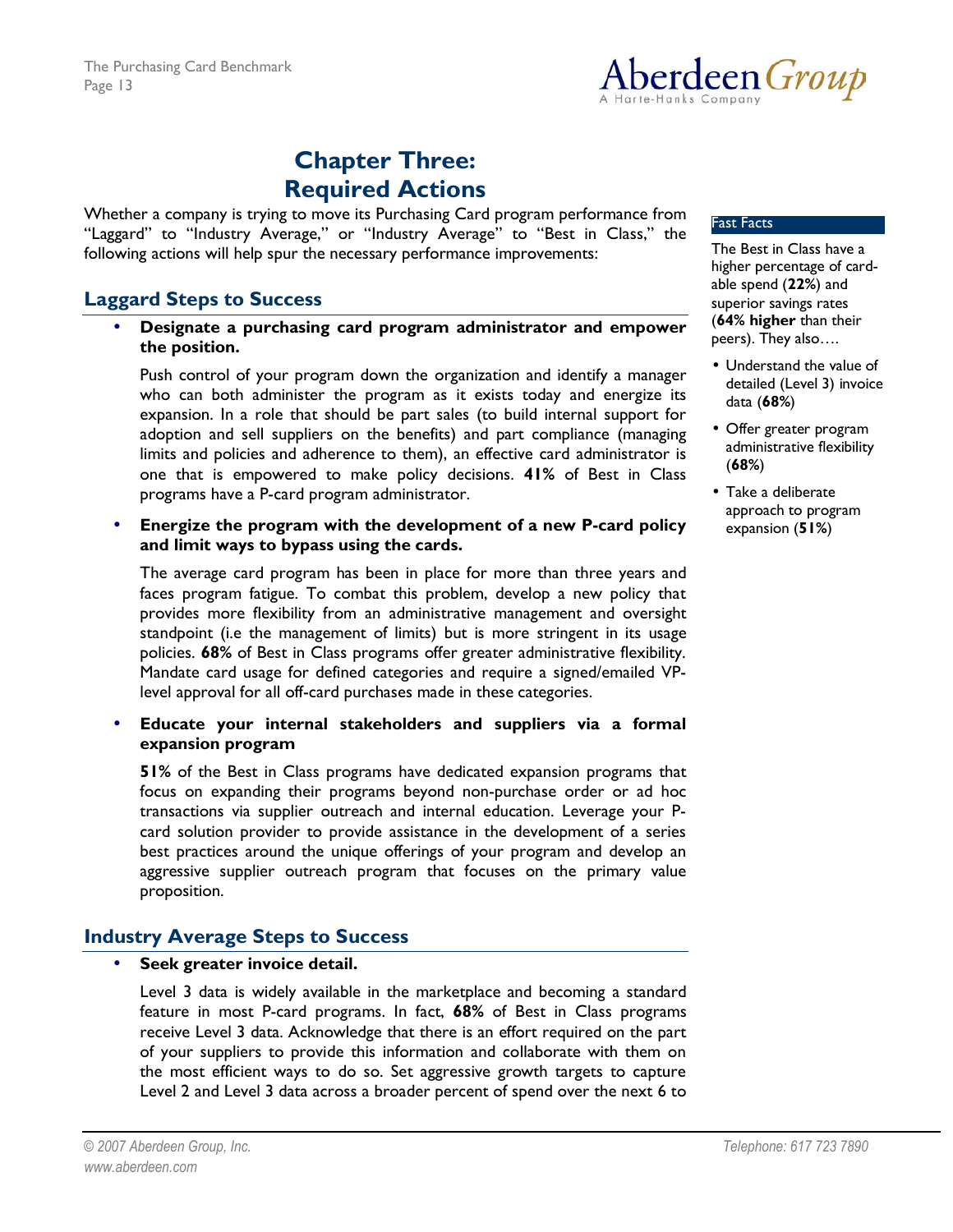

12 months and work with procurement to evaluate the benefits of the richer data.

#### • **Involve P-card administrators in strategic sourcing initiatives.**

 The move to Best in Class will require a deliberate effort to expand the number of categories and the amount of spend within each category. P-card administrators can play a valuable role in the expansion of your card program by engaging sourcing teams at the outset of an initiative to help identify existing and new 'card-able' categories and ensure that any supplier requirements are included in the RFP or bid process. P-card administrators can also assist by introducing any card program requirements during the contract negotiation.

# **Case Study - Tucson, Arizona**

Building upon the success of a small departmental card program, the procurement department for the City of Tucson, Arizona began an initiative to identify a P-card program that could extend similar benefits across the entire city.

Following an extensive RFP process and a six-month pilot program, the P-card program was rolled out to the entire city in early 2005. The rollout effort consumed significant time and resources and while major glitches were avoided, the program was not completely embraced and adoption lagged. To ensure broader adoption, the procurement department

- **Established and enforced stricter usage guidelines for small purchase**
- **Reduced the times and days that petty cash reimbursements are available**
- **Worked with their sourcing professionals to ensure that the majority of RFPs across any type of service/item include language to ensure that they will be included in the card program**
- **Allowed department heads to manage and set their groupís transaction limits**

ìWe doubled the amount of spend on our card in the second year of the program. We think that we will double it again this year. And, with the savings we have seen to date, we do not anticipate curbing usage anytime soon. Our main challenge has been matching our staffing to the program growth," said Brian P. Garrity, C.P.M., CPPB; Management Coordinator Department of Procurement, City of Tucson.

# **Best in Class Steps to Success**

## • **Integrate P-cards with your transaction systems (directly or via an automated expense management or e-procurement application)**

Integrating purchasing card transactional data into your system(s) of record (ERP, GL system, etc.) will increase visibility and enable further savings from the program.

Utilizing web-based workflow driven technology solutions will strengthen process compliance and provide assurances for program growth. Such tools not only help monitor compliance to policies, and allocation and reconciliation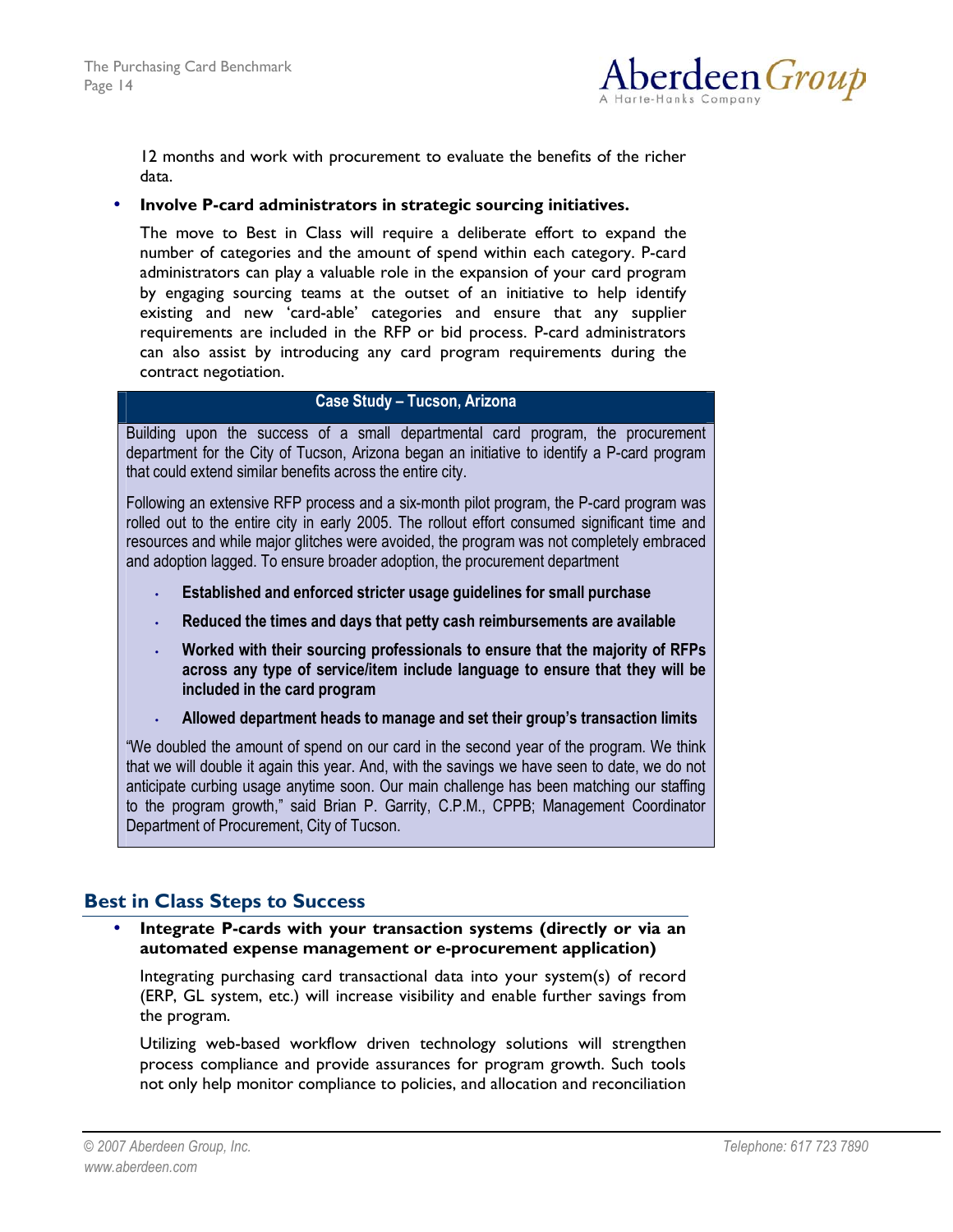

of your P-card spend, but also provide controls and tools for analysis of data to monitor all p-card spend, including vendor performance.

## • **Target new expansion opportunities based upon category AND supplier.**

While Best in Class programs have deeper penetration of card usage across a wider range of categories than all others, deeper analysis of the current spend categories in Best in Class card programs shows that a smaller percentage of these leading enterprises have captured spend in different services categories. A small subset of the Best in Class have successfully placed third-party consulting, contract labor, telecommunication services, and even employee benefit services on their cards, many more should follow their lead. Additionally, an analysis of current suppliers enrolled in the program should be performed to determine the characteristics of this unique supply base (region, size, vertical, etc.) and then target similar suppliers who are not already participating in the program.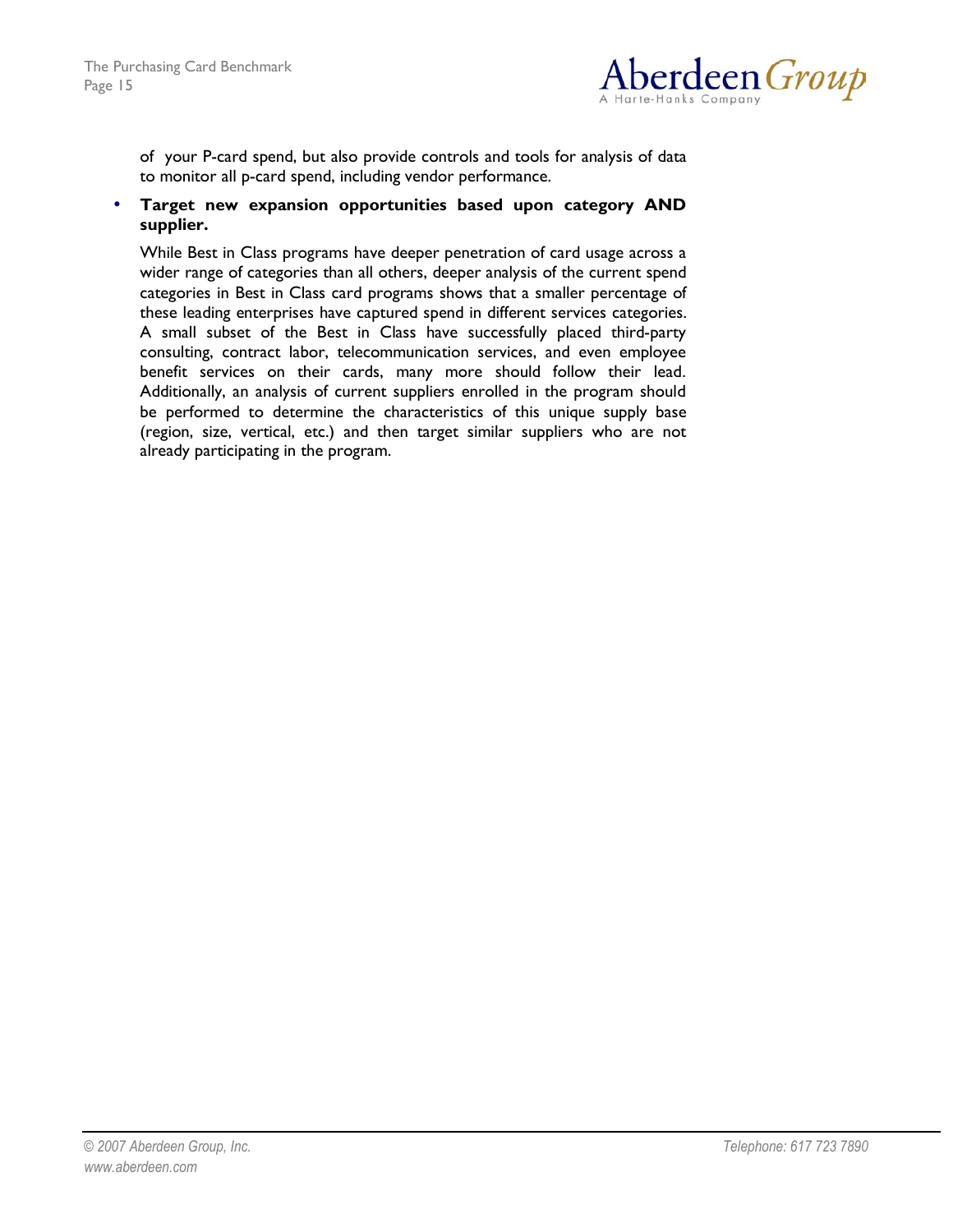

# **Appendix A: Research Methodology**

etween March 2007 and August 2007, Aberdeen*Group* examined purchasing card program processes, strategies, experiences, and intentions from 297 enterprises. B

The study aimed to identify emerging best practices for purchasing card program management and provide a framework by which readers could assess their own capabilities.

Aberdeen supplemented this online survey effort with telephone interviews with select survey respondents, gathering additional information on the strategies, experiences, and results of professionals with experiences using P-cards.

Responding enterprises included the following:

- **Job function**: The research sample included respondents with the following job functions: procurement and supply chain (67%), Finance (18%), sales & marketing (4%), IT (2%), and all others (9%)
- *Job title:* The research sample included respondents with the following job titles: CEO or president or other C-level (2%), vice president (3%), director (20%), manager (51%); and all others (24%)
- **Industry**: The research sample included respondents from finance (10%), education (10%), manufacturing (10%), retail (9%), utilities (8%), high-tech (6%), public sector (7%), CPG (4%), and then broadly distributed across 28 other industries.
- *Geography:* 50% of the research respondents were from North America, 26% were from Europe, Middle East & Africa, 16% were from Asia-Pacific, and 8% were from South America.
- *Company size:* 55% of respondents were from large enterprises (annual revenues above US\$1 billion); 35% were from midsize enterprises (annual revenues between \$50 million and \$1 billion); and 10% of respondents were from small businesses (annual revenues of \$50 million or less).

Solution providers recognized as sponsors of this report had no substantive influence on the research results. Their sponsorship has made it possible for Aberdeen Group to make these findings available to readers at no charge.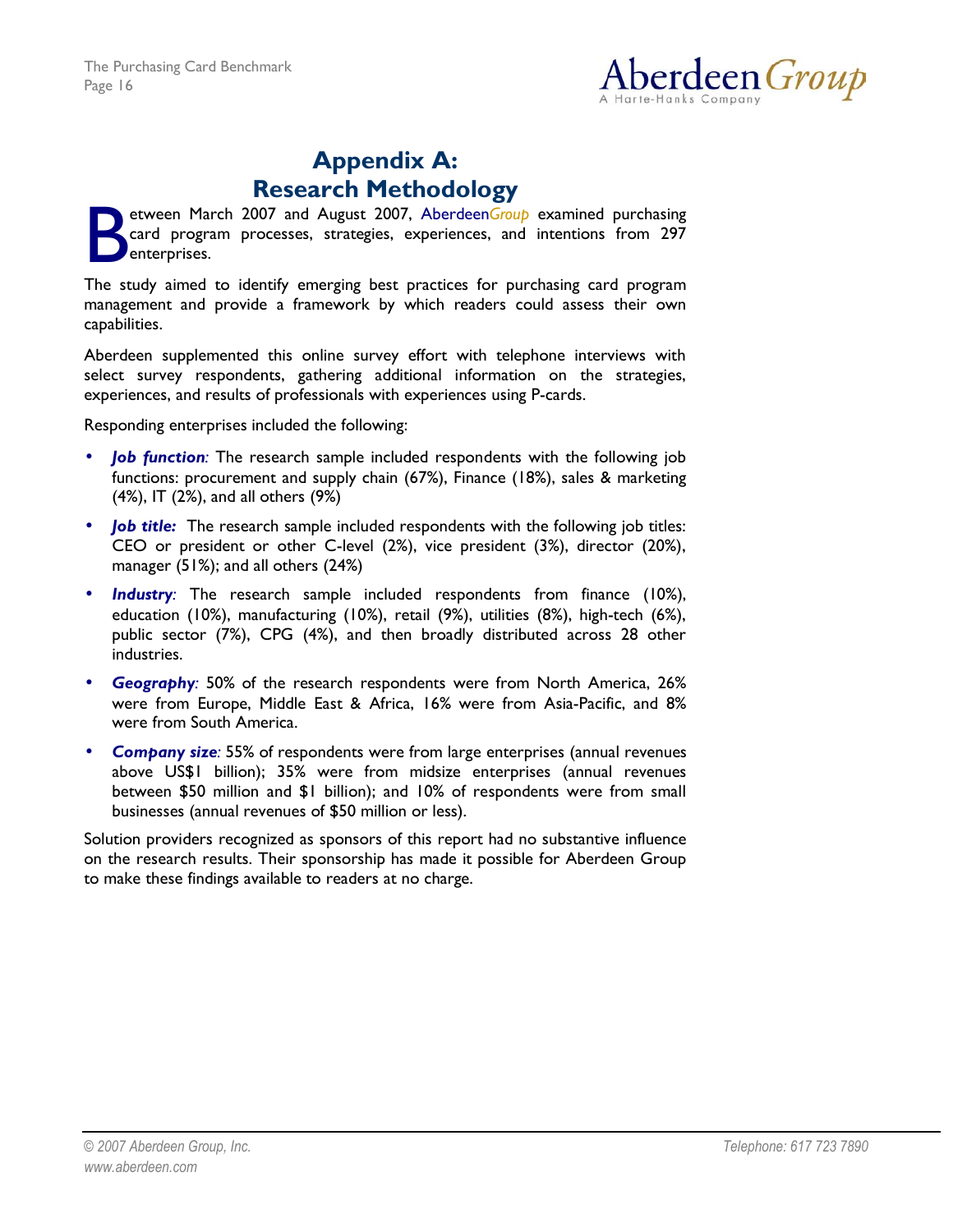

# **Table 5: PACE Framework**

#### **PACE Key**

Aberdeen applies a methodology to benchmark research that evaluates the business pressures, actions, capabilities, and enablers (PACE) that indicate corporate behavior in specific business processes. These terms are defined as follows:

*Pressures* – External forces that impact an organization's market position, competitiveness, or business operations (e.g., economic, political and regulatory, technology, changing customer preferences, competitive)

*Actions* – The strategic approaches that an organization takes in response to industry pressures (e.g., align the corporate business model to leverage industry opportunities, such as product/service strategy, target markets, financial strategy, go-to-market, and sales strategy)

*Capabilities* – The business process competencies required to execute corporate strategy (e.g., skilled people, brand, market positioning, viable products/services, ecosystem partners, financing)

*Enablers* — The key functionality of technology solutions required to support the organization's enabling business practices (e.g., development platform, applications, network connectivity, user interface, training and support, partner interfaces, data cleansing, and management)

Source: Aberdeen*Group*, August 2007

## **Table 6: Maturity Framework**

#### **Maturity Framework Key**

The Aberdeen Maturity Framework defines enterprises as falling into one of the following three levels of practices and performance:

*Best in Class (20%)* — Practices that are the best currently being employed and significantly superior to the industry norm, and result in the top industry performance.

*Industry Average* (50%) — Practices that represent the average or norm, and result in average industry performance.

Laggards (30%) – Practices that are significantly behind the average of the industry, and result in below average performance

In the following categories:

*Process* – What is the scope of process standardization? What is the efficiency and effectiveness of this process?

*Organization* – How is your company currently organized to manage and optimize this particular process? *Knowledge* – What visibility do you have into key data and intelligence required to manage this process? *Technology* – What level of automation have you used to support this process? How is this automation integrated and aligned?

**Performance** – What do you measure? How frequently? What's your actual performance?

Source: Aberdeen*Group*, August 2007

# **Table 7: Relationship between PACE and**

#### **Competitive Framework**

#### **PACE and Competitive Framework How They Interact**

Aberdeen research indicates that companies that identify the most impactful pressures and take the most transformational and effective actions are most likely to achieve superior performance. The level of competitive performance that a company achieves is strongly determined by the PACE choices that they make and how well they execute.

Source: Aberdeen*Group*, August 2007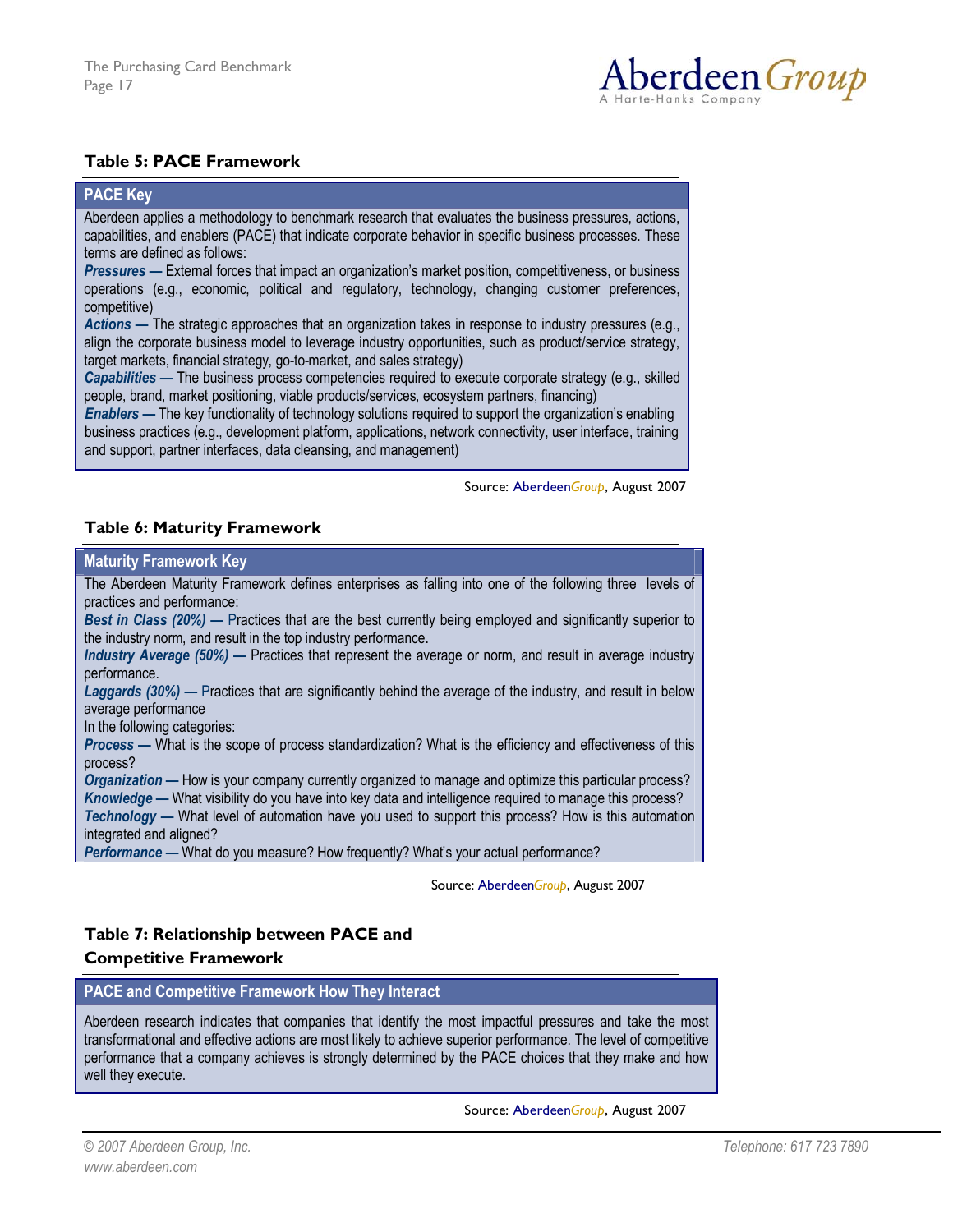

# **Appendix B: Related Aberdeen Research**

Related Aberdeen research that forms a companion or reference to this report includes:

- *E-Payables: Advancing Accounts Payable Automation (March 2007)*
- *Expense Management Automation (February 2007)*
- *Corporate Payment Cards: More Value, Higher Savings (August 2006)*
- *The Purchasing Cards Benchmark Report (March 2005)*

Information on these and any other Aberdeen publications can be found at http://www.aberdeen.com/channel/procs.asp

Aberdeen's 2007 Global Supply Management Research Agenda is also available.

Subscribe to the Global Supply Management RSS FEED at: http://www.aberdeen.com/2-0/rss/procurement.xml

**Authors: Andrew Bartolini, Research Director, Global Supply Management**  (andrew.bartolini@aberdeen.com) **Christopher Dwyer, Research Associate, Global Supply Management**  (chris.dwyer@aberdeen.com) **Vishal Patel, Senior Research Analyst, Global Supply Management**  (vishal.patel@aberdeen.com) Founded in 1988, Aberdeen Group is the technology- driven research destination of choice for the global business executive.

Aberdeen Group has over 100,000 research members in over 36 countries around the world that both participate in and direct the most comprehensive technology-driven value chain research in the market. Through its continued fact-based research, benchmarking, and actionable analysis, Aberdeen Group offers global business and technology executives a unique mix of actionable research, KPIs, tools, and services.

This document is the result of research performed by Aberdeen Group. Aberdeen Group believes its findings are objective and represent the best analysis available at the time of publication. Unless otherwise noted, the entire contents of this publication are copyrighted by Aberdeen Group, Inc. and may not be reproduced, stored in a retrieval system, or transmitted in any form or by any means without prior written consent by Aberdeen Group, Inc.